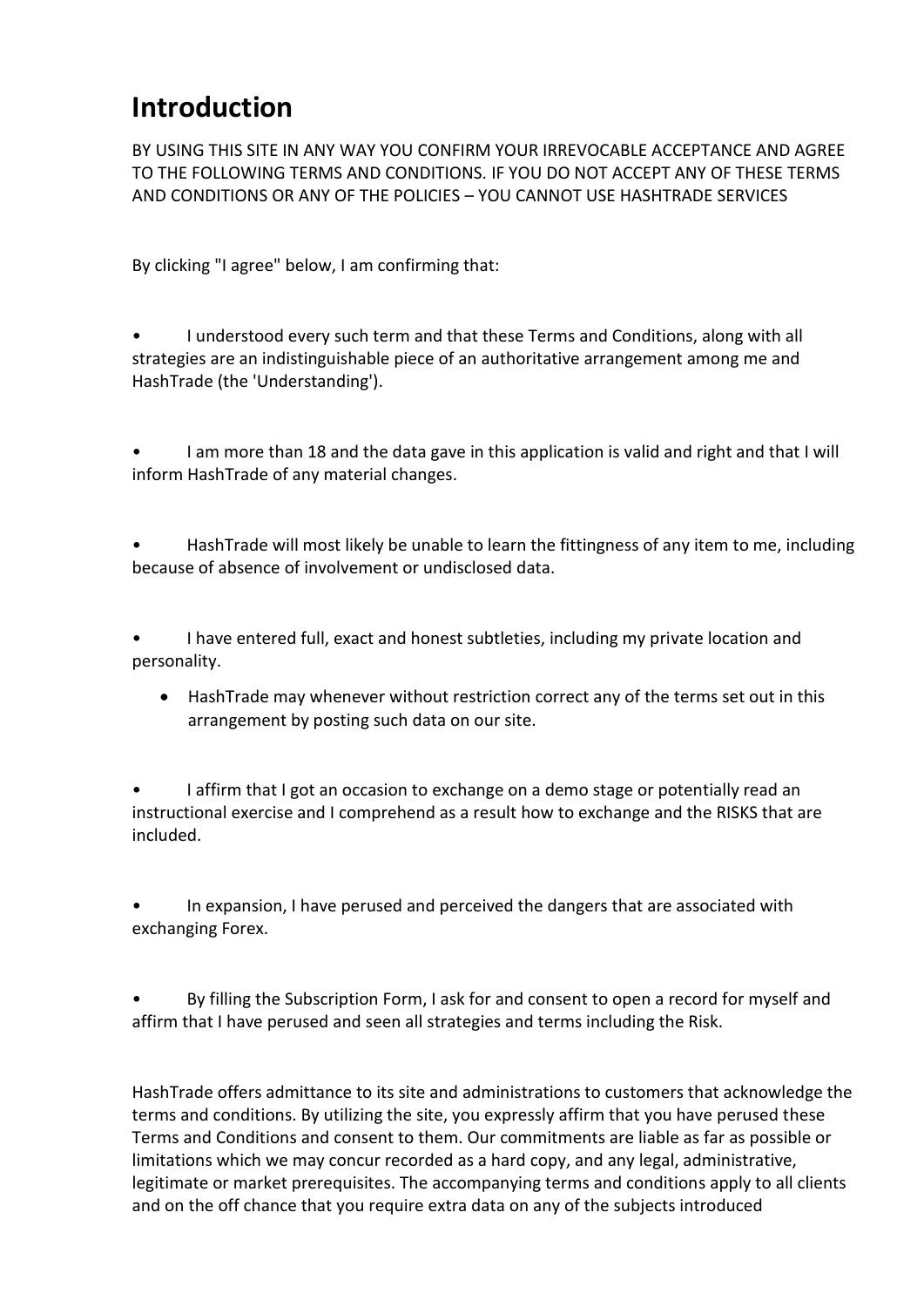underneath, don't hesitate to contact our client assistance whenever. You should initially peruse and afterward acknowledge these Terms and Conditions to profit of the best administrations gave by HashTrade and the arrangement is powerful upon acknowledgment. On the off chance that you don't consent to be limited by the terms and states of the current understanding, try to educate us recorded as a hard copy. On the off chance that HashTrade chooses to make any revisions they will be posted on the web and to continue exchanging on the site, you may be approached to acknowledge the new terms. To be qualified to work your exchanging with HashTrade you should be beyond 18 years old and to completely comprehend the dangers in question. You thusly recognize that you have the information and experience to exchange and comprehend the dangers in question. We can't be considered answerable for any harm or misfortune and we are not liable for checking whether you have adequate information or whether your exchanging decisions are astute. Similar conditions apply with respect to lawful limitations. You ought to comprehend in full that exchanging; ventures and comparative tasks are directed in an alternate manner, all through the world. The way that you can get to our site and utilize the instruments HashTrade offers doesn't really imply that it is lawful in your nation to do as such.

Try not to mishandle the permit or administrations gave to you. By tolerating the Terms and Conditions you will be conceded a restricted permit, yet you can't profound connection to the site or duplicate and exchange the materials showing up on HashTrade. The data gave by us ought to be utilized altogether for executing exchanges inside or inside HashTrade. It would be ideal if you note that end or suspending your record because of a break of the terms of administration and expressly the Acceptable Use Policy, may involve misfortune because of the end of positions. Try not to give bogus or erroneous data. The permit allowed will be ended in the event that we notice that the information you give isn't exact and you will stop to get to the administrations. You concur that HashTrade can end your admittance to any of the administrations offered for internet exchanging at its sole prudence and with or without notice and close your exchange.

The current terms and conditions express that by no means will HashTrade or its workers be at risk for lost benefits or any sort of harm happening during exchanging, because of association with our site, including carelessness. In any demonstrated situation, the risk of HashTrade is restricted to our last month to month commissions got of cash you moved or kept in your exchanging account.

## **Terms and conditions**

The Introduction to these terms of administration is indivisible part thereof and along with all organization arrangements comprise an authoritative Agreement between the User and HashTrade. You and any individual creation utilization of the Site are alluded to hereunder as 'Client" and additionally Client. By getting to, visiting as well as utilizing this Site, any individual so doing (hereinafter: 'Client") unequivocally and wholeheartedly communicates their authoritative consent to all of these Terms and Conditions, establishing an official arrangement between the User and HashTrade, and embraces to completely go along therewith. Any movement on, with or potentially through this Site will be represented by these Terms and Conditions.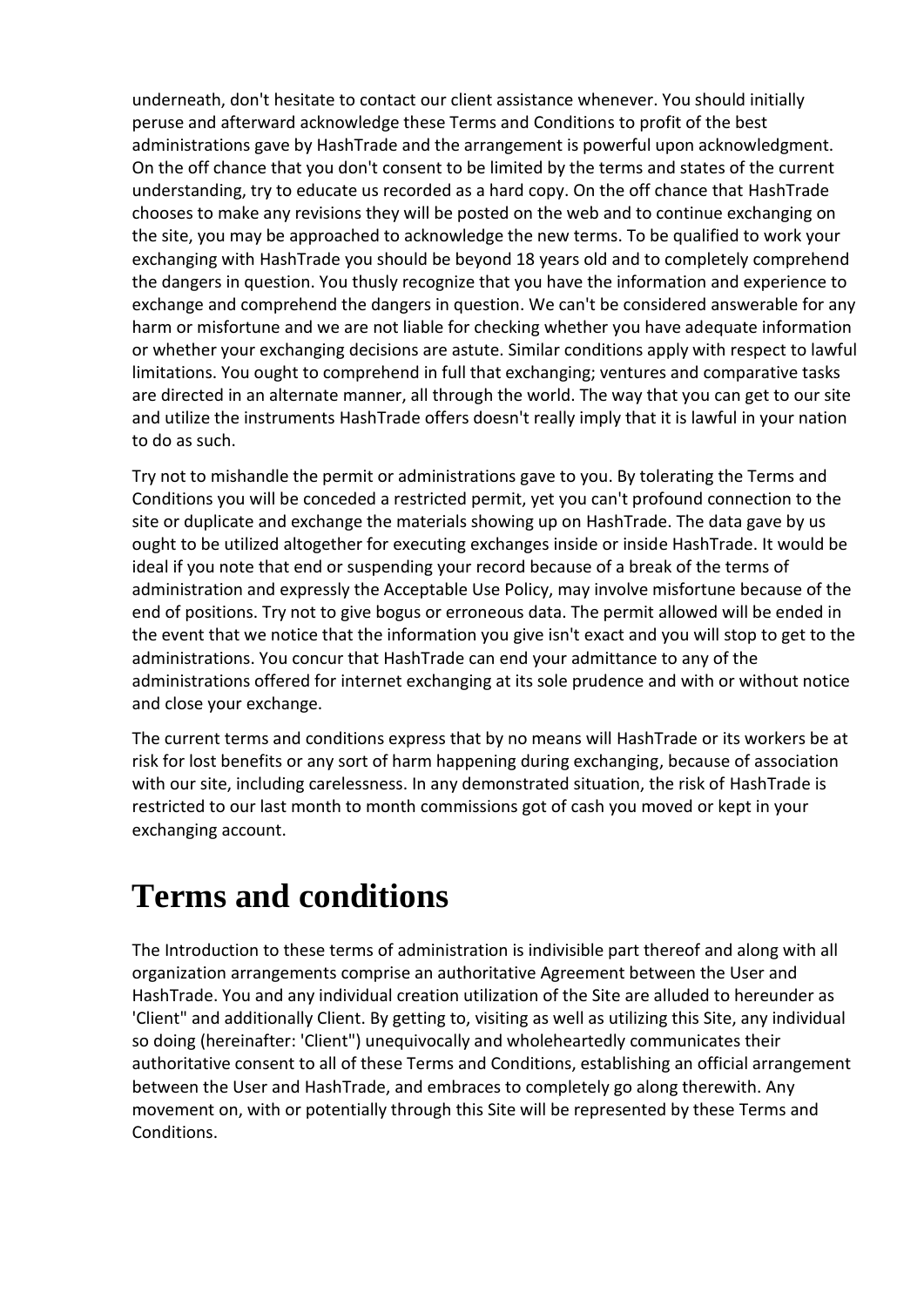**BY USING THIS SITE IN ANY WAY YOU CONFIRM YOUR IRREVOCABLE ACCEPTANCE AND AGREE TO THE FOLLOWING TERMS AND CONDITIONS. IF YOU DO NOT ACCEPT ANY OF THESE TERMS AND CONDITIONS OR ANY OF THE POLICIES – YOU CANNOT USE HASHTRADE'S SERVICES AND PLEASE STOP USING THIS SITE AT ONCE.** 

Allowed Use: User speaks to that the individual in question has full lawful ability to go into legitimately authoritative arrangements. Clients may not make business as well as sequential and additionally computerized utilization of this Site. This Site carefully disallows any utilization of information mining, information gathering, data transmission robbery, disconnected perusing modules and programming as well as download and additionally clump download or access and any entrance through any product aside from the primary normal and authority internet browsers.

Your Account and the Bank Account: Upon receipt of your application, we may complete acknowledge or different checks as we regard suitable occasionally including unbounded acquiring references from your bank, boss or credit organizations (if material). Credit reference offices will record subtleties of the hunt independent of if your application continues. We maintain whatever authority is needed to do additionally credit checks whenever while this Agreement is in power. You recognize and acknowledge that we may utilize credit scoring strategies to survey your application. This may influence our choice on whether to acknowledge the application or whether to modify the manner by which your Account will work.

You should advise us promptly of any material changes to any of the data set out in your Application Form. If your Application Form is acknowledged we will open an Account for you and give you a client ID and record number. You should not uncover these subtleties to some other individual. If you accept that these subtleties are known by an outsider, then you will inform us right away. You will help us in examining any abuse of your Account.

You affirm that we are not obliged to affirm or check the personality of anybody utilizing or citing your Account. You affirm that we will be entitled (yet not obliged) to producer any installments owed to you to one single record for all wholes. We may (however are not obliged to) consent to move monies to various Bank Accounts. Despite the way that we consent to do as such, we will not be obligated for any errors made by us in the sum moved given that the total aggregate moved in accordance with this Agreement is right. Assets showing up for Clients may incorporate concurred or intentional rewards and motivations, or some other wholes not straightforwardly stored by the Client or picked up from exchanging because of really kept assets ('Non-Deposited Funds"). If it's not too much trouble note except if in any case expressly concurred, Non-Deposited Funds are not accessible for sure fire withdrawal. Further, because of specialized constraints, Non-Deposited Funds might be allocated to Client's record in specific events (for instance, for the specialized motivation behind permitting the end of positions or an obliged account). Kindly NOTE NON-DEPOSITED FUNDS, including benefits picked up by virtue of or inferred of the equivalent, are not Client's assets. On the off chance that a withdrawal of Non-Deposited Funds has been affirmed, HashTrade will have full option to recover all such assets. Further Covenants: notwithstanding the abovementioned and without restricting the over-simplification of this provision, you: Confirm that the Bank Account subtleties are finished and precise and that you will advise us quickly if these change and will furnish us with so much documentation as we demand in regard of such overhauled Bank Account; Confirm that (except if in any case concurred by us) the Bank Account identifies with a ledger opened in your nation of principle home; Acknowledge and acknowledge that we are under no commitment to move any monies to or acknowledge any monies from any record other than the Bank Account.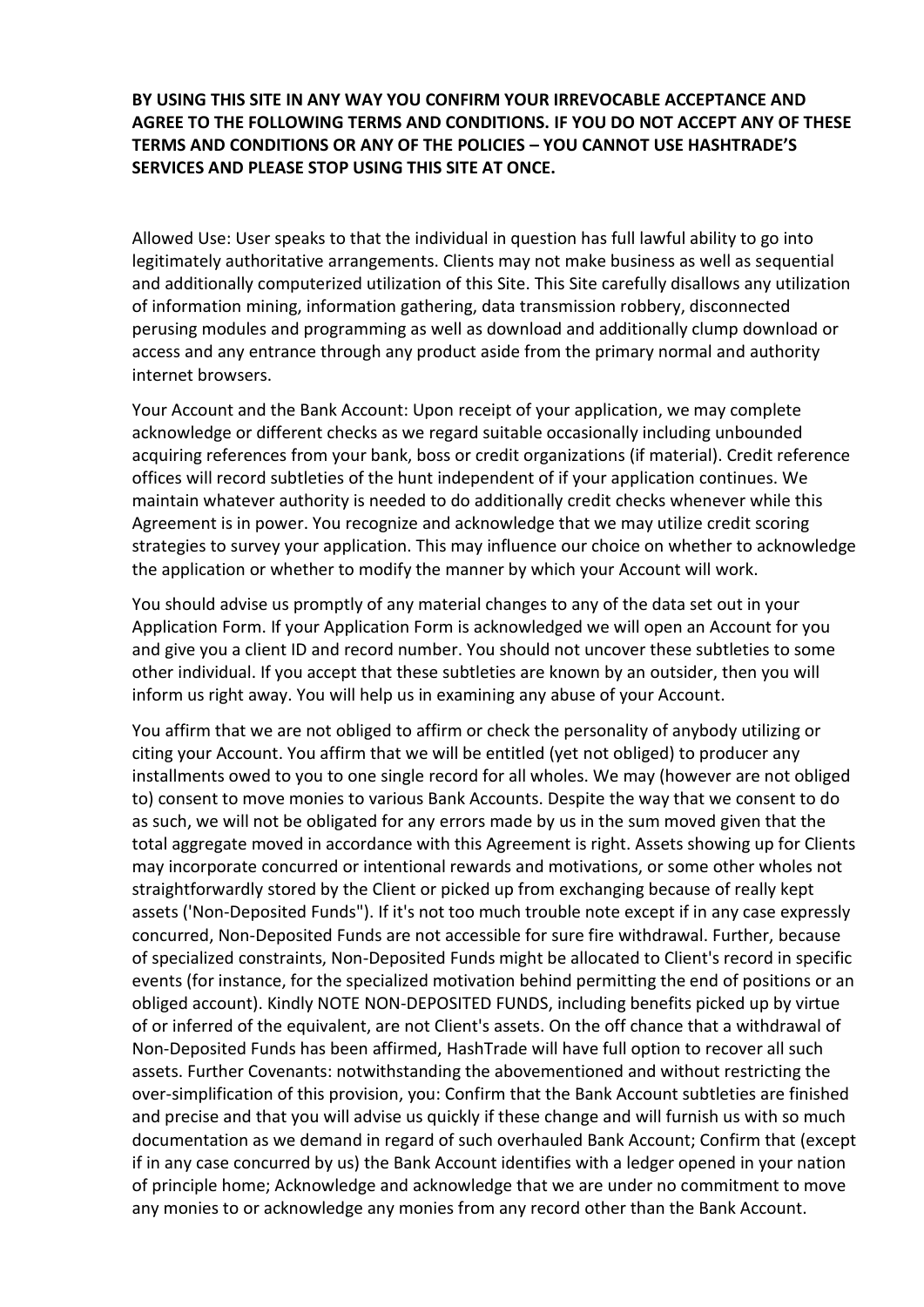With the exception of on account of extortion (that excludes misrepresentation from an outsider), we don't acknowledge duty regarding any misfortune or harm endured by you because of your exchanging on monies kept in or credited to your Account in blunder by or upon our sake.

We claim all authority to close or suspend your Account whenever as per the conditions of this Agreement.

Recognize expressly that HashTrade has the option to change the measure of edge that is admissible per any exchanging because of market unpredictability, without earlier notification. Various Accounts: Except as in any case explicitly gave in this Agreement, in the event that you have more than one Account with us, each Account will be dealt with totally independently. Accordingly, any credit on one Account (counting monies kept as edge) won't release your liabilities in regard of another Account except if we practice our privileges under this Agreement.

Shared services/recipients: If an Account has a place with different clients or to an organization, organization, association or some other corporate body, all recipients or signatories will be needed to endorse a withdrawal. Connecting to this Site: Creating or keeping up any connection from another site to any page on this site, without HashTrade composed consent is precluded. Running or showing this Site or any data or material showed on this Site in outlines or through comparative methods on another Site without our earlier composed authorization is restricted. Any allowed connections to this Site must consent will every single relevant law, rules and guidelines and moral direct on the web. IP and Copyright Notice: All writings, illustrations, sounds, data, plans, applications, content, source codes and article code documents, and other material showed on or that can be downloaded from this Site are secured by copyright, brand name and different laws and may not be utilized with the exception of as allowed in these Terms and Conditions or with earlier composed consent of the proprietor of such material (hereinafter: 'data" or 'information'). The data on this Site has a place with HashTrade or its individual members and providers and may not be duplicated or utilized without earlier endorsement. You may not adjust the data or materials showed on or that can be downloaded from this Site in any capacity or imitate or openly show, perform, or circulate or in any case utilize any such data or materials for any open or business reason. Any unapproved utilization of any such data or materials may disregard copyright laws, brand name laws, laws of security and exposure, and different laws and guidelines.

Brand names: Certain brand names, trademarks, administration imprints and logos utilized or showed on this Site are enrolled and unregistered brand names, business trademarks and administration characteristics of HashTrade and its partners. Different brand names, trademarks and administration marks utilized or showed on this Site are the enrolled and unregistered brand names, business trademarks and administration signs of their individual proprietors. Nothing contained on this Site gives or ought to be understood as conceding, by suggestion, estoppel, or something else, any permit or option to utilize any brand names, business trademarks, administration imprints or logos showed on this Site without the composed authorization of Logins Security: It is your obligation to keep up your Account at all such occasions. This incorporates guaranteeing that the necessary degree of edge is set up. In the event that you have more than one Account, this duty will identify with each Account independently, except if we have concurred in any case recorded as a hard copy with you. Each individual utilizing a login (regardless of whether actually such individual is a properly approved customer) will be considered to be approved to go into the framework as well (as the case perhaps) to give some other directions or interchanges for HashTrade's customer that is spoken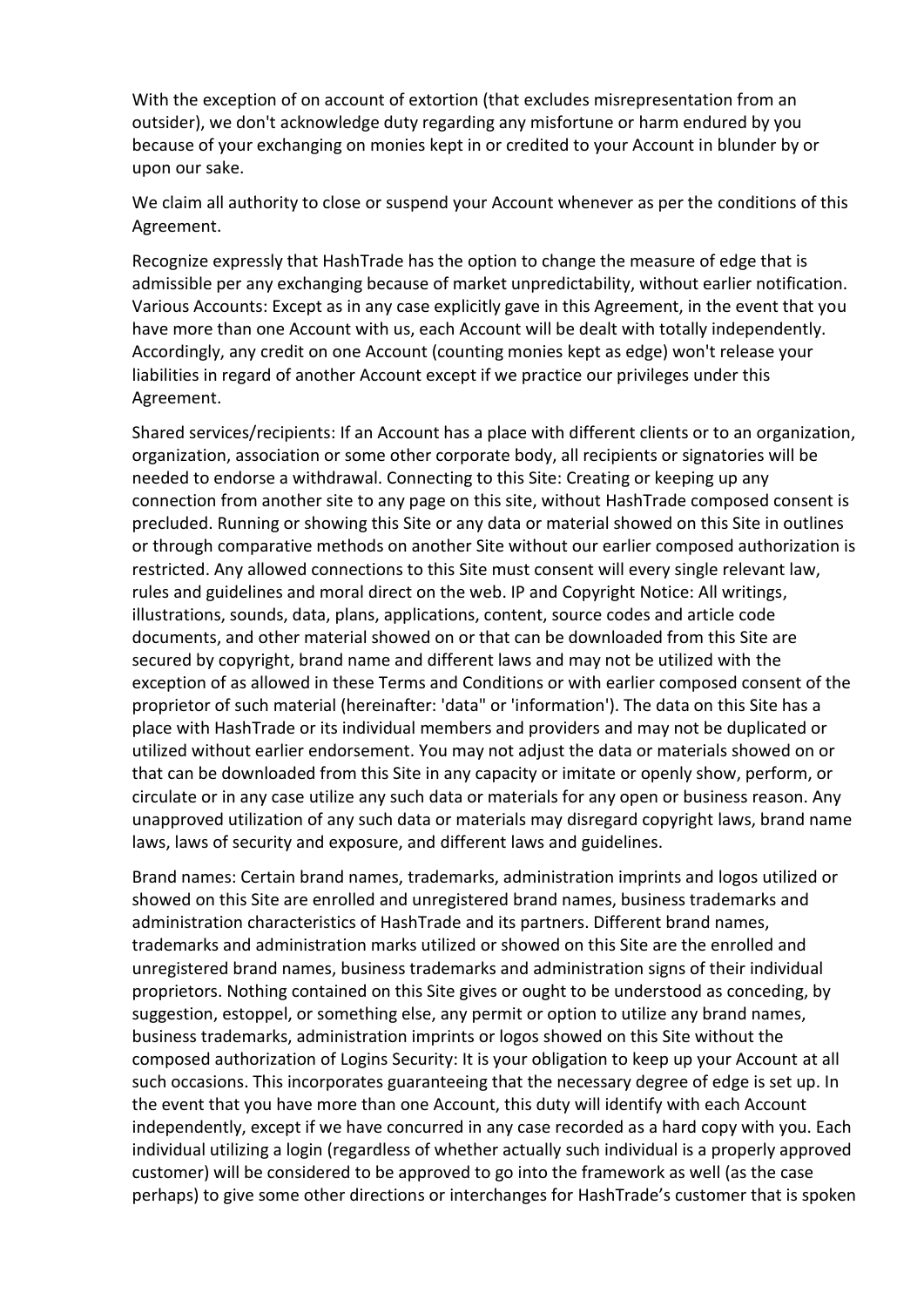to by the login as indicated by the enlistment data gave by HashTrade. HashTrade will follow up on such directions without being obliged to get any additionally composed or other affirmation, and, for the shirking of uncertainty, the pertinent exchange expenses will get payable. Unlawful utilization: You are restricted from making any unlawful use of this Site, and are educated and mindful to the way that notwithstanding these terms and conditions and all strategies for use of this Site, you may and are relied upon to be exposed to laws and guidelines material in your or any significant locale, including any proclamations identified with betting, protections, tax assessment as well as against tax evasion. HashTrade doesn't empower direct that would be viewed as a criminal offense or offer ascent to common obligation, or in any case abuse any law. Notwithstanding any cures that we may have at law or in value, on the off chance that we decide, in our sole circumspection, that you have abused or are probably going to disregard the prior restrictions, we may make any move we consider important to fix or forestall the infringement, including without impediment, the prompt evacuation of the connected materials and additionally User from this Site. We will completely help out any law authorization specialists or court request or summon mentioning or guiding us to uncover the personality of anybody posting such materials.

## **USE THIS SITE AT YOUR OWN RISK. THE INFORMATION, MATERIALS AND SERVICES PROVIDED ON OR THROUGH THIS WEBSITE ARE PROVIDED 'WITH NO GUARANTEES" WITHOUT ANY EXPRESS OR IMPLIED WARRANTIES OF ANY KIND INCLUDING WARRANTIES OF MERCHANTABILITY, FITNESS FOR A PARTICULAR PURPOSE, OR NON-INFRINGEMENT OF INTELLECTUAL PROPERTY.**

You should peruse the Risk Warning Notice and the wide range of various archives provided to you regarding this Agreement cautiously. Try not to present the Online Application Form on the off chance that you are uncertain concerning the impacts of this Agreement or the idea of the dangers in question. By tapping on the 'Submit" button and presenting the Online Application Form to us, at that point you are recognizing that you have perused the reports provided and that you comprehend and acknowledge the details of this Agreement. HashTrade or potentially any or the entirety of its auxiliaries, subsidiary organizations, specialists, workers, legal advisors, trustees, brokers as well as officials doesn't direct and additionally regulate and additionally confirm the data distributed on this Site, including articles, exchanging data, cites, and so forth. HashTrade will not bring about any risk, in any capacity, or in any case bear any harms and additionally costs to any client or outsider, aside from return of last month to month charges (to the degree that such expenses were really paid to HashTrade), and subject to the terms set thus. HashTrade will not be at risk to refusal of administration on any grounds, regardless of whether general, individual or explicit. HashTrade will not be at risk at all for data, programming, items as well as administrations gave by outsiders. The Site might be, whenever and at HashTrade's job caution, be disconnected for upkeep or for some other explanation, and administration might be denied, briefly and additionally persistently as well as uncertainly, of any individual at no obligation to HashTrade doesn't ensure that you will have the option to get to the site whenever and area and it doesn't make any guarantees concerning the site content. Without restricting the previous, HashTrade won't be considered answerable for a difficulty of executing exchanging orders, because of setbacks in the activity of educational frameworks because of specialized flaws, which are outside its ability to control. Neither HashTrade nor any of its particular members, auxiliaries, specialists, representatives and officials warrant the precision or fulfillment of the data, materials or administrations gave on or through this site. The data, materials and administrations gave on or through this site might be outdated, and neither HashTrade nor any of its particular partners makes any responsibility or accepts any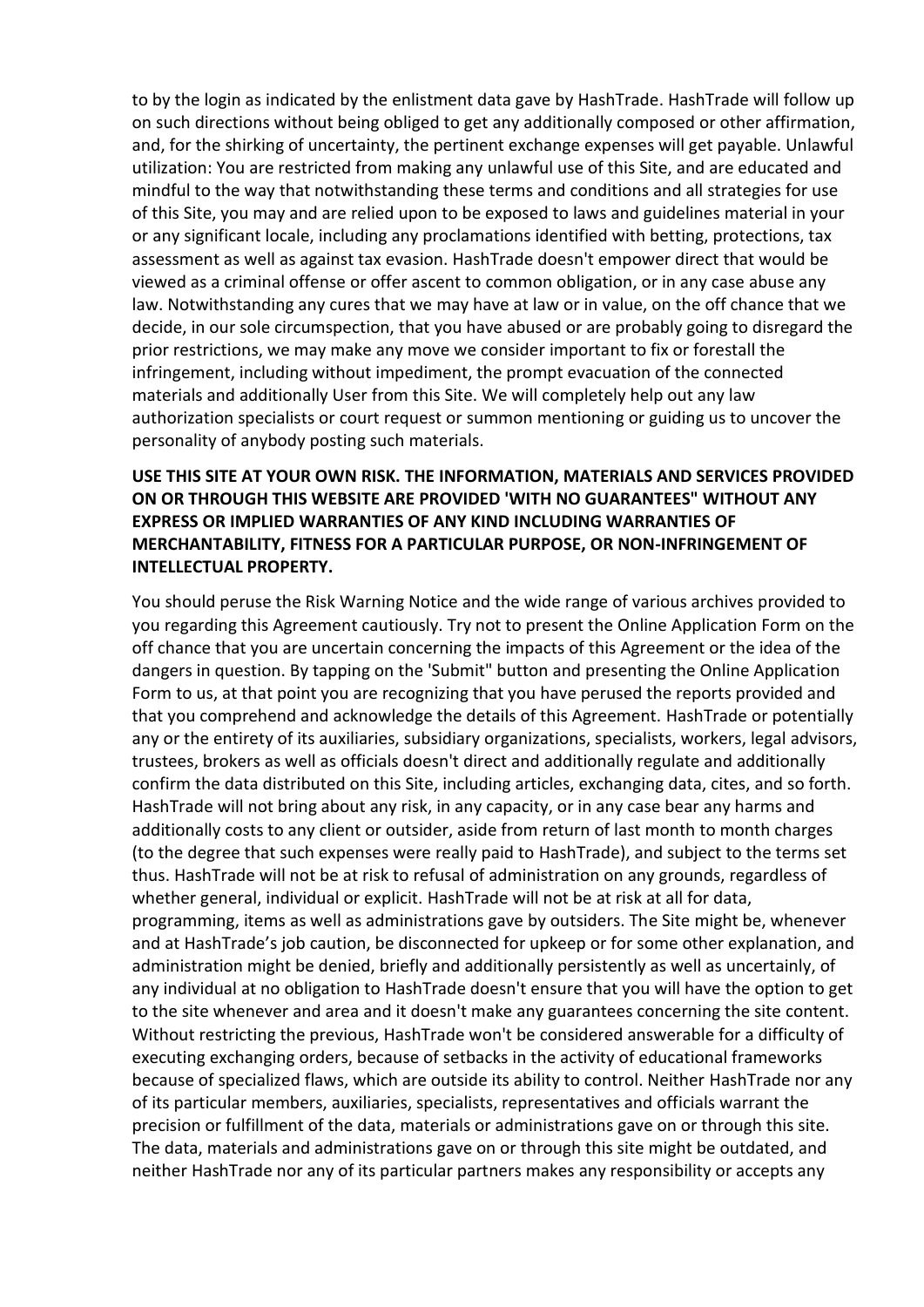obligation to check, approve or update such data, materials or administrations. Aside from as unequivocally set thus and under explicit conditions.

We DO NOT offer any warning support. All exchanges, speculations and choices are at your own watchfulness and danger. HashTrade as well as any or the entirety of its auxiliaries, operators, workers and additionally officials, doesn't accept any accountability, or will be subject, for any harms to, or any infections that may taint, your PC, media transmission hardware, or other property brought about by or emerging from your admittance to, utilization of, or perusing this Site, or your downloading of any data or materials from this Site. in no function will HashTrade or any of its particular officials, chiefs, workers, investors, partners, operators, replacements or allots, nor any gathering engaged with the creation, creation or transmission of this site, be obligated towards you or any other individual for any aberrant, unique, correctional, coincidental or considerable harms (counting, without constraint, those subsequent from lost benefits, lost information or business interference) emerging out of the utilization, powerlessness to utilize, or the aftereffects of utilization of this site, any sites connected to this site, or the materials, data or administrations contained on any or every single such site, regardless of whether dependent on guarantee, agreement, misdeed or some other legitimate hypothesis and whether instructed concerning the chance of such harms. the prior impediments of obligation don't have any significant bearing to the degree restricted by law. in case of any issue with this site or any substance, you concur that your sole cure is to stop utilizing this site. on the off chance that you are an enrolled client you may get an arrival of charges got by HashTrade inside the earlier month regarding administrations that were completely denied because of a demonstration or oversight by HashTrade. all cases against HashTrade will get outdated inside a year of the event offering ascend to the case. in case of any issue with the data, items or administrations that you have bought on or through this site, you concur that your sole cure, assuming any, aside of the above stated, is from the 3rdparty supplier of such data, items or administrations. The above disclaimers imply that HashTrade doesn't embrace to offer any support or potentially all usefulness on the Site. This additionally implies on the off chance that you trust you have any case against HashTrade it ought to be given no deferral and will be invalid and void inside a year of the first occasion when it became. Updates to these Terms and Conditions: Without bias to the abovementioned, User recognizes and acknowledges that HashTrade and its legitimate consultants are completely qualified consistently for change, add to or potentially deny any of these Terms and Conditions, at its sole caution, without giving User any notification thereof. Any such revision, expansion or disavowal will turn out to be completely viable and authoritative after being posted nearby. You should visit this page to audit the then current.

Terms and Conditions official on you. Certain arrangements of these Terms and Conditions might be added to or supplanted by lawful notification or terms situated on specific pages of this Site. This implies that these Terms and Conditions might be sensibly revised every once in a while by HashTrade, and will apply to any client right away. HashTrade will keep up a connection to these Terms and Conditions on each page on the Site, and express the last date these Terms and Conditions were refreshed on.

You or we may suspend or end your record or your utilization of this Site whenever, under any conditions or for reasons unknown. Aside from the withdrawal of amassed reserves, you won't be qualified for any solution for stopping the administrations, all subject to our WD strategy and relevant laws and guidelines. We claim all authority to change, suspend, or cease all or any part of this Site whenever without notice.